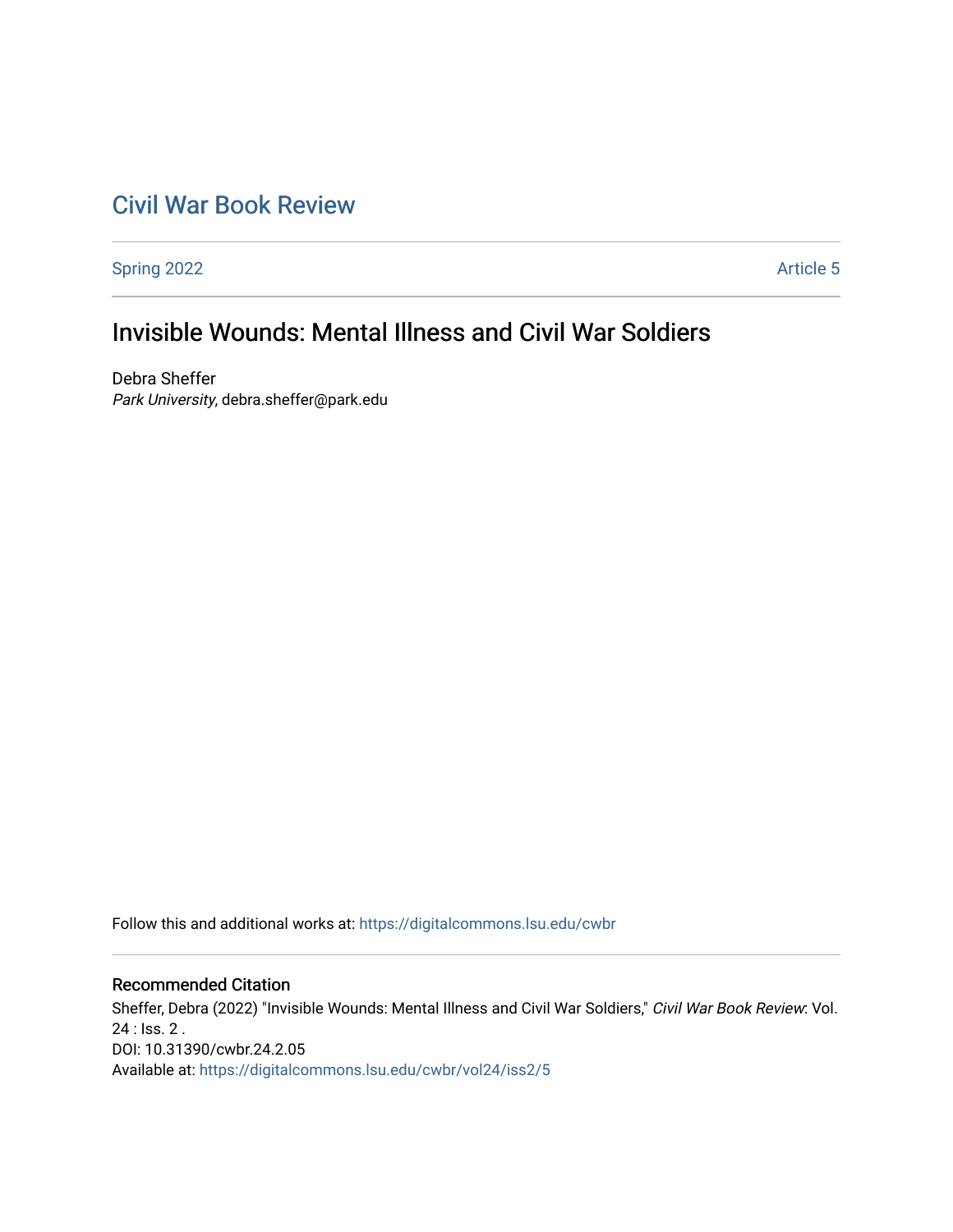## **Review**

## **Sheffer, Debra**

### **Spring 2022**

**Carroll, Dillon J.** *Invisible Wounds: Mental Illness and Civil War Soldiers.* Louisiana State University Press, 2021. HARDCOVER. \$45.00 ISBN 9780807169667 pp. 324.

Dr. Dillon J. Carroll holds a PhD in History from the University of Georgia and is an instructor at Butte College in Oroville, California. *Invisible Wounds: Mental Illness and Civil War Soldiers* combines medical history, social history, military history, and institutional history from diaries, letters, and memoirs to pension records and institutional records, such as those from St. Elizabeth's Hospital, Western State Lunatic Asylum, South Carolina State Lunatic Asylum, and Milledgeville Insane Asylum, to support the claim that soldiers and veterans paid a "psychological toll" for fighting in the Civil War (2). Carroll tempers the claim by demonstrating that coping mechanisms and enlistment motives prevented or reduced psychological war trauma for some soldiers and veterans.

Each chapter explores a different part of emotional and psychological war trauma, using case studies for in-depth exemplars. Chapter topics include white soldier experience, black soldier experience, St. Elizabeth's hospital, asylums in the South, Union veterans, Confederate veterans, families of mentally ill veterans, coping mechanisms, and the rise of neurology.

Carroll provides very good information and analyses of the conditions, challenges, and experiences of soldiers, nurses, doctors, and civilians. His research of the records of St. Elizabeth's, in particular, is informative of the struggles, conditions, successes and failures of the hospital system, of the administrators and doctors at St. Elizabeth's, and of individuals treated at St. Elizabeth's. Other chapters provide individual stories and details of soldiers and their families, both Union and Confederate. The book provides an informative hybrid of the study of medical, social, military, and institutional histories. The strengths of the book are in these stories and analyses.

Carroll addresses recent "dark turn" Civil War revisionist historiography which uses asylum records and suicide records to argue that many soldiers and veterans suffered from what